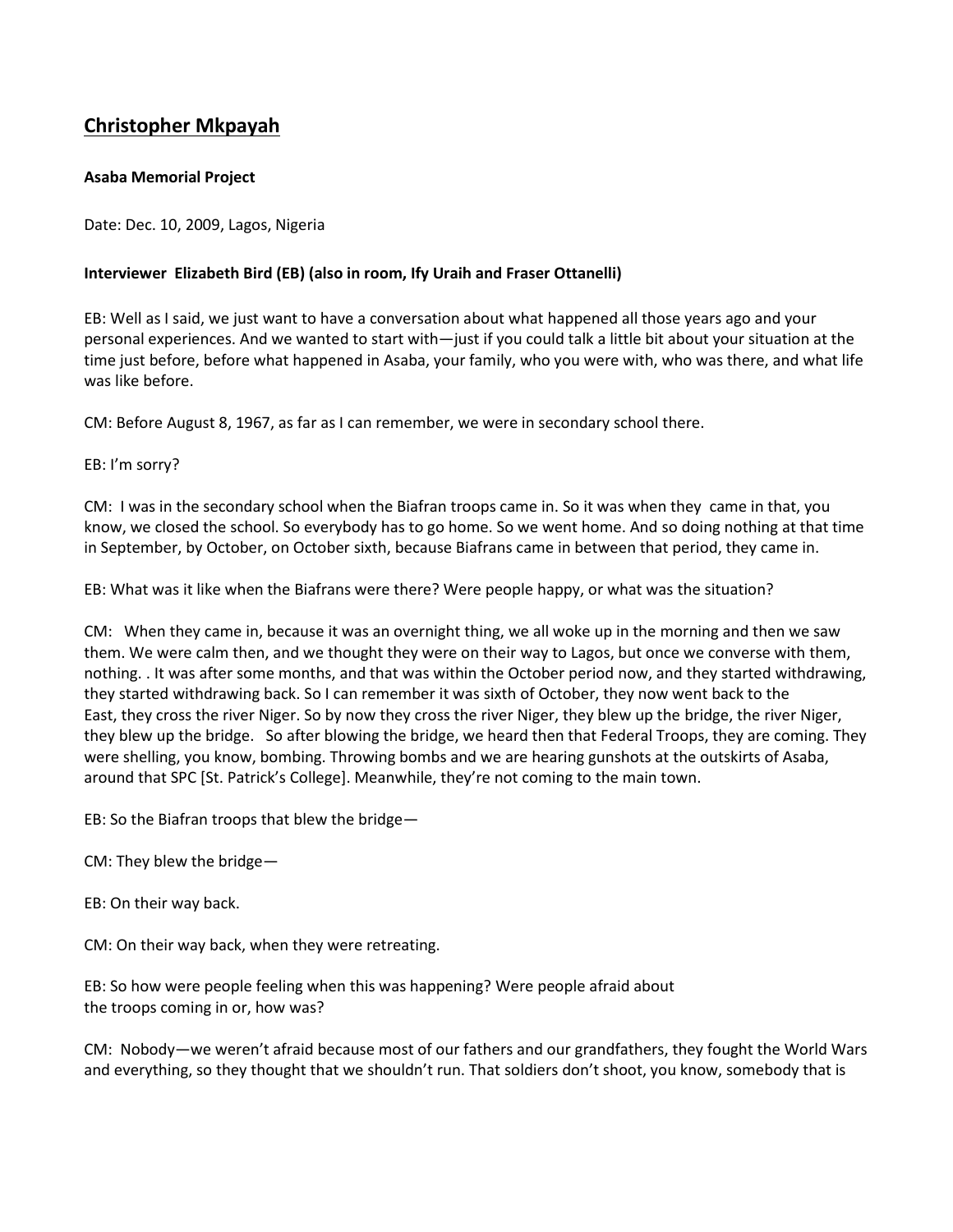not carrying arms. They cannot just shoot the civilians. So that's why most of us stayed behind. We are not all that—we are not panicking.

EB: Who were the members of your family at that time?

CM: Most of my family's somewhere in Ilobu. So when they bombarded Ilobu, they now came back to Asaba. So I have my senior brother, Sylvester Mkpayah, I have another senior one, Dennis Mkpayah, I have another one, Odi Mkpayah, Ifeanyi Mkpayah, Ike Mkpayah, and others I cannot remember now.

EB: Were both your parents there? Your father and mother?

CM: My father was killed when the—1966 in Jos. He was killed during the first coup. So he never came back. So we were thinking, He will come back, he will come back, until—and at the end of the war, we now discovered that he was killed there.

EB: Did you know he was killed there at the time?

CM: No, nobody knew, they didn't know that—when it started, you know they all went into the bush, finding ways back to Asaba. By the end of the day, and after sleeping overnight, some people say they didn't see anything. So they don't know whether—they said that some soldiers were back there, but they wanted to go back home, go back to that place, or where you came from.

EB: So that was when—did you live in Asaba all your life?

CM: I was in Asaba at that time, because we were on holidays and they have to close the school because of the entrance of the Biafran troops.

EB: Which school were you at?

CM: The SPC, Asaba. St. Patrick's College, Asaba.

EB: St. Patrick's, yeah. So we were at October the sixth [1967], the Biafrans have left, and then—

CM: Yes, the Federal Troops.

EB: Could you describe, then, what happened on October the seventh [1967]?

CM: So on that October 7, [1967] in the morning, in fact, I went to morning mass that day. So when I came back from morning mass I now went to my grandmother's place, to lunch. So there were, you know, gunshots, you know. We were hearing bullets everywhere. Then along the line, I said, Let me go and check one of my friends around there, Mr.—it's a classmate of mine. Molokwu, Joseph Molokwu . That's his name. So when I got there, just in front of their house, and I saw—his body was just lying there. They shot him. So that's when—that means the soldiers have come into the town. So I left. Then I went to another friend in the area, the Nwanukus. One is Donald Nwanuku, the other one is Obi Nwanuku . So when I got there, their parents now told me that the soldiers have come in and they fleed them. They don't want anybody to even see them, so they didn't allow me to see them. I now went back home.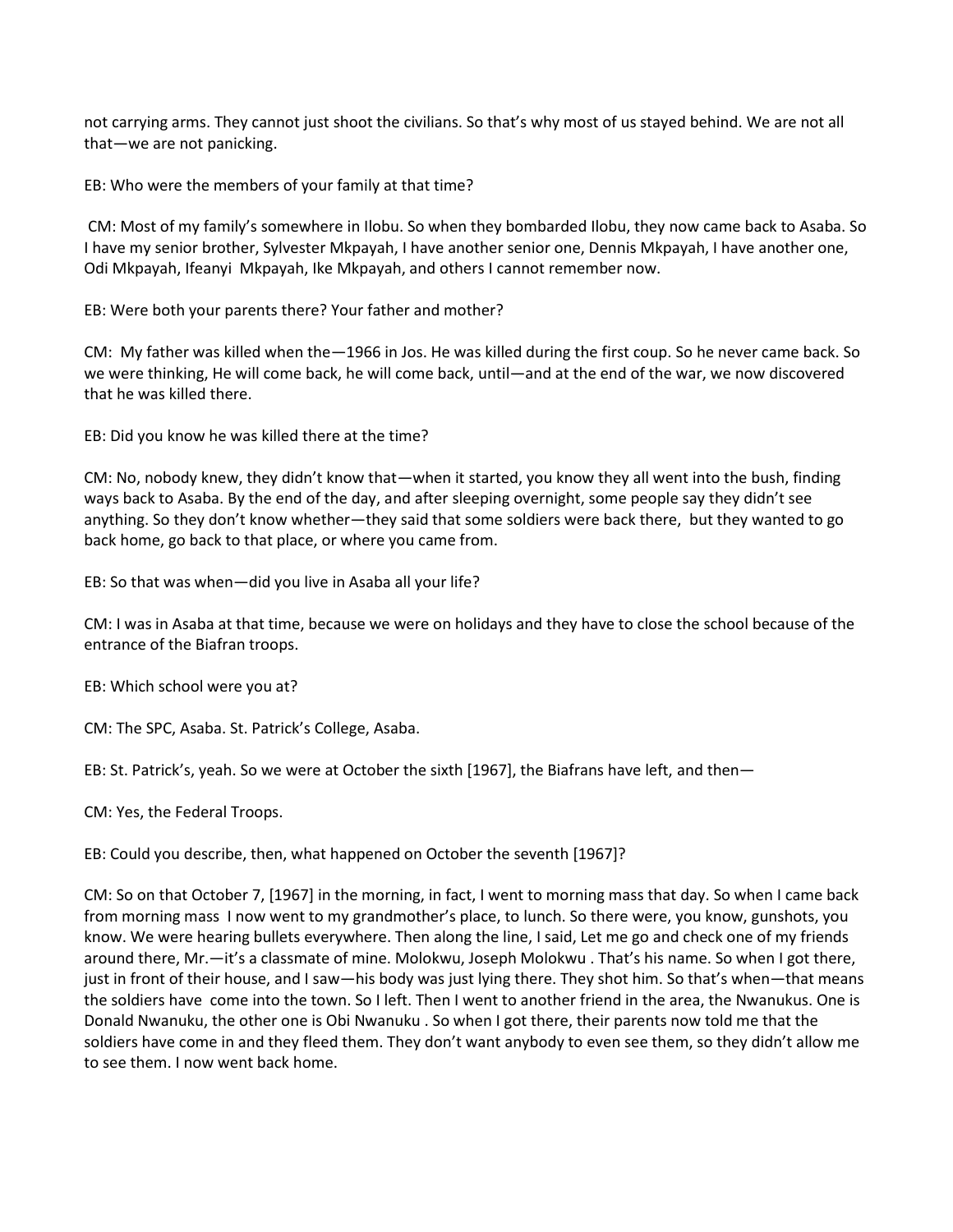Later I went back home, after some time started hearing, you know, a dancing group, One Nigeria, One Nigeria, One Nigeria, One Nigeria, so before we knew it, because you know we are in the house, and some people were running into the house, they are coming from another village, that is relations. They now rushed into the house, males and females and children. When they came to the house, they now told us, they have started killing people at the outskirts and this dancing group that are coming, you should go and join them. That the soldiers said that they would not come down to welcome Federal Troops now and they entered Asaba. Along the line, I said, Let us go, myself and my cousin, P.C., he is at Asaba now. So as we are coming out towards the road, the Nnebesi [Road] and King Streets, at that time, the group, the dancing group of … soldiers surrounded them, were guiding them—that is Nigerian soldiers, who were carrying guns. As they were coming, they wanted to stop me, but I rushed into the crowd. The same thing with my cousin. Then we all raised up our hands and were shouting, One Nigeria, One Nigeria, and we continued.

So as we were going, we moved up to (inaudible) said we should come back. Then we started coming back again. Then as we are coming back, we now came in front of the— Mr. Isichei's house. He's one of our lecturers in SPC [St. Patrick's College] there. So we're in front of his house, it's a big compound. One of the sons, we call him Osi, he was coming out from the compound, so as he was coming out, just in front of the gate, he was shot. One of the soldiers shot him [*Osi's sister, Celestina, described his killing in her iinterview*]. He fell down. Then as we are mov—you know, they were guiding us, said we should continue moving. So as we are moving, they were picking people in the midst and just shoot them. They would fall aside.

We continued moving. When we got to Umuezei [quarter of Asaba], that place, there is one chief that lives there, they call him Mopoboba(??). He has all these trees around the front of the compound, we call it ebu trees. It was just like a fence. So when we got nearer to that place, we now saw dead bodies surrounding—they have shot all those people. They were all lying down. We now passed, they keep on moving on, they said we should continue. We said, Okay, what are we going to do? They said they are taking us to—we have to go to SPC and work from there. So we continued. When we got at, um, (inaudible), that's his place there, they now sat everybody down. While we sat on the, you know, they said we should all wait. There were now some other they were now going—some soldiers were going to the town and bringing people. They keep on bringing more people. Bringing them there. The population now increased, both men and women.

EB: How many people do you think was in that—

CM: As of that time, we are sitting down, we're over (pauses) we're over six hundred there, sitting down there, while they continue bringing in people. In fact, in our midst, there was one chief, of Asaba, he was there. So at this stage we now saw his car, 'cause the soldiers have taken his car. So he noticed, This is my car. One of the soldier's had it, a Nigerian officer, that is, driving that car. He now told him to stand up. So where he stood, he stood up. They started dragging him, they was going to shoot him. So we all started begging, started begging. At this stage, they now hit him with a butt of the gun. So after some time, we are now thinking we should stand up, we should move. When we moved, now we came into the major Asaba, Nnebisi Road, and we continued. We passed St. Joseph's Church, Asaba, continued moving. So when we got to Nnebisi—I mean King Street again, that is, it was the beginning of King Street

## EB: King Street?

CM: Asaba, yeah. When we got there, I said, Let's take that route now. They said, No, we can't take that route, we should continue that way we are going. Then we continued past the market, the call it Ogbogonogo Market, we passed it. So when we passed it, there's another route that began from Ogbolie Market Center - we call that place Ogbolie. If we take that route, we now go back into the town. I wanted to take that, but they said, No, we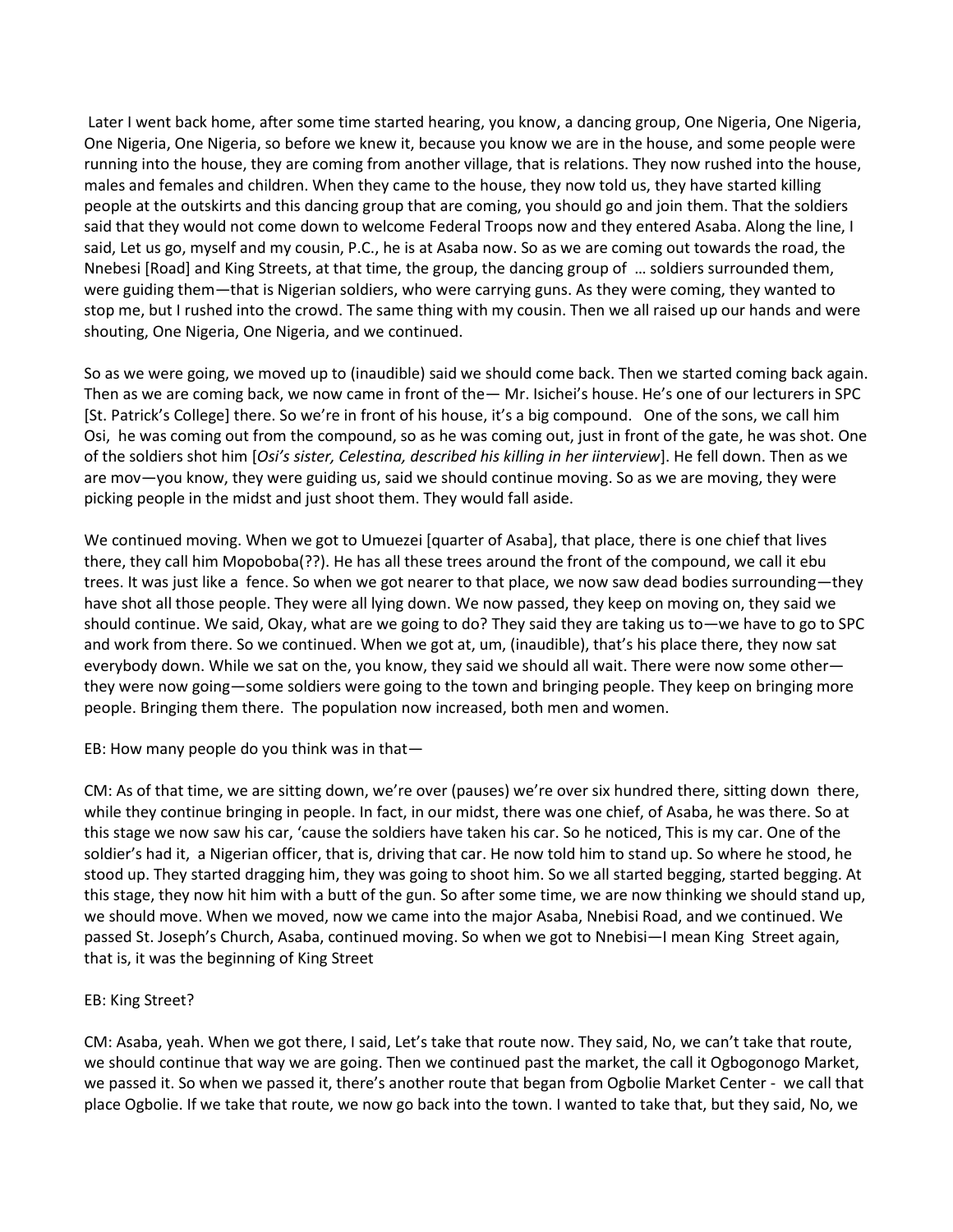should continue that Nnebisi Road, and I continued. So when we got to Ogbe-Osawa Junction, then I said we should go in there.

So as we walked in there, I now saw so many soldiers, sitting down somewhere, cleaning their rifles and (inaudible). They moved us, they said, Continue moving. So by the time we got to this, uh—the man—the person that owned the place, Ejiofor. There's a slab there. So when we got there, they said we should now stop. We stopped there. As we stopped there, they now surrounded us, sat us all down, they whipped, they start whipping us at the same time. So when they whip, we scatter. They whip us again, they continued doing this thing for some minutes. Even at this stage, they were whipping me and so I refused to go in. That was when I saw, I turned, I saw my brother. So they were saying I should come inside, so I said, No. They continued whipping me …

So just after some time, one officer came in, he has marks, like this. So when he came in—before then, there was some young officer that came in, then it was him who asked, "Who are students here? They should come out. So they were trying to bring us students out, "before this officer came and said we should all go back into the midst, so we now came to the midst. So after some time, the next thing we saw, the officer now sit. And then he spoke it in Hausa—because, I was born in North, so I heard what he said. He said (speaking in Hausa). He said they should take us ten, ten, and start firing us. So when he said that, I said, We are finished. Some people said, No, they are just trying to threaten us, that they would not kill. The soldiers cannot kill like that. Meanwhile, we have seen the ones they killed, as we were doing that procession.

So we—just after some minutes, that officer now picked out somebody from the midst, shot him, picked out another person, shot him, picked out—they were just picking like that. So suddenly, something, all of us, just fell down on that spot. It was a very big pyramid of human beings. So when it fell like that, the next thing is, then people who were praying—some people were praying, Father, forgive them, they don't know what they did, they are praying, Father, forgive me. Before we know it—they just kept going, they didn't shoot. They were dead. After, we kept quiet. There was silence. The next thing is, they started shooting. There were machine guns and they just ran across, they were shooting , shooting, shooting … This thing continued for some hours.

And it was getting to—we started this position in the morning, then this time should be around 4:00 [PM] or 5:00 PM. So they now started shooting, shooting. After some time, they stopped. When they stopped, some people would now shout, Kill me, kill me, I never die. They announced, Position ready, stand up. If you raised to stand up, they would shoot. They just shoot, you know, right on that spot. And this thing continued until sometime, around that time, the sun had just fell. They now left.

So when they now left, after some time, somebody now—even myself, I didn't know I was still alive. So after some time, somebody now said, Ah, that they are gone, they are gone. So the person now jumped out from the midst into the bush—there is a bush by the side of where they did the thing, where they killed all the men, all of the people. And that midst was professionals, students, men—and before they did that, they removed—they asked all the women to leave, they took away all the women and children. And we don't know, up till now, don't what happened to them. They took them away. So it's only men. And young men, that, you know, they killed us, started shooting.

At the end of the day—so, we all—we started jumping out. And it was already dark. So, the bush where I entered—while we are there sitting down at night, and we're talking and talking. Suddenly, the senior brother to Gabriel Uraih now heard my voice. So, when he heard my voice, he called my name. He says, Wait in that place. So I started calling his name and moving until I got to him. We were just sitting by a tree. He now asked me, Did they shoot me? I said, "I don't know." He said, I'll show—bring my hand, and I brought my hand. He now put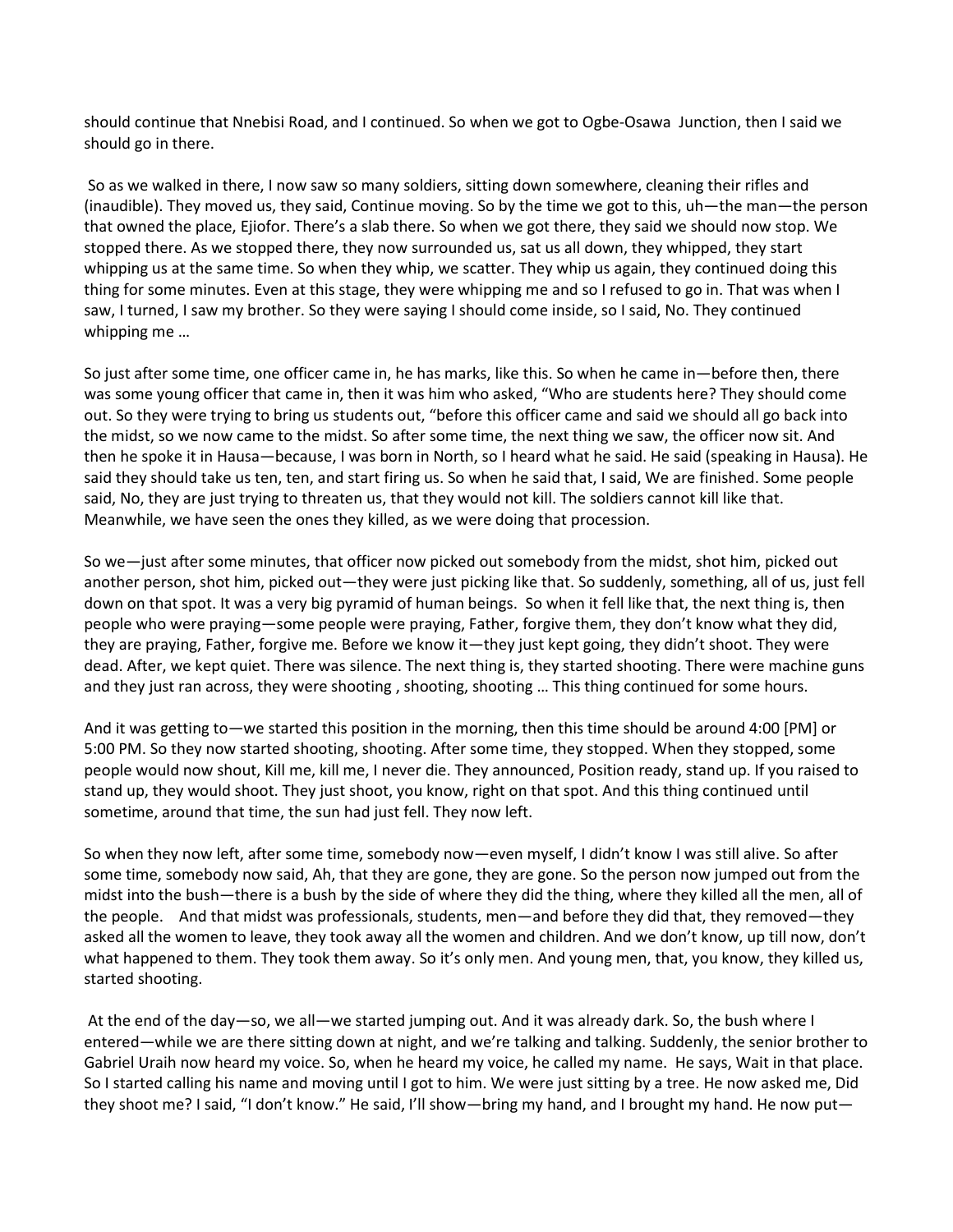took his hand to the back, and I now felt a wet, something wet. I said, Ah. He said they shot him. So the two of us now sat in there.

Then we now started planning how we're going in the night. I said, "Okay, let's go to your house." But the soldiers are taking over their house. So I said, "Okay, let's go to our own house." Then we started crawling in the night, crossing, crossing, one village to the other until we got to a place, we now saw the Nigerian soldiers. We just saw them, so when we saw them, we now had to duck and stayed in the place for some time. They now passed. So when they passed, we now started finding a way. By the time we got to my own house, we now saw soldiers again there, on the back, they've taken over that house. We now started going—we now went to grandmother's place in the night. When we got there, they didn't even know they've killed our people. Some of them. So we went to (inaudible) that they've killed our people. They say we are (inaudible). So we said, Okay, we should sleep there. I said, We can't sleep here, that the soldiers would eventually come into that area. We now took off in the night. I now started carrying my brother, 'cause he couldn't only walk and stop and walk— and blood is gushing out from there.

EB: This is your brother?

CM: His own brother. The senior one, yeah.

EB: Dr. [Ify] Uraih. [*Chris Mkpayah is referring to Ify Uraih's brother, Medua Gabriel Chuma Uraih. Both brothers were interviewed for the Asaba Memorial Project*].

CM: Uh-huh. So after that, I carried him, and we continued walking up to—we don't even know the path we are taking. We continued until we passed one, a swampy river, then we crossed it. Then, to the other side. We now know that we've come into Igbuzo, another town, just a neighboring town. They were now several of for our people. We're just sitting there. They left when they heard the gunshot, they now left it in Asaba to the other side. They were all just like refugees there, cooking some—we got there early in the morning. It's from there we now started, you know, looking for where to go and stay.

EB: Were you hurt yourself?

CM: No, I wasn't hurt, I wasn't hurt.

EB: And what about all your brothers and people? Were they with you, or?

CM: No, they left.

EB: They left.

CM: Yes, they left. Some crossed it early, before they blew that bridge. Some crossed over to the other side.

EB: So were any of your brother or relatives killed in this?—

CM: Uh, yes, the ones that—my cousins were killed, like Simon (inaudible). But he came from Ibadan. We were all together that day, before we joined the procession. He was killed.

Fraser Ottanelli: How old were you?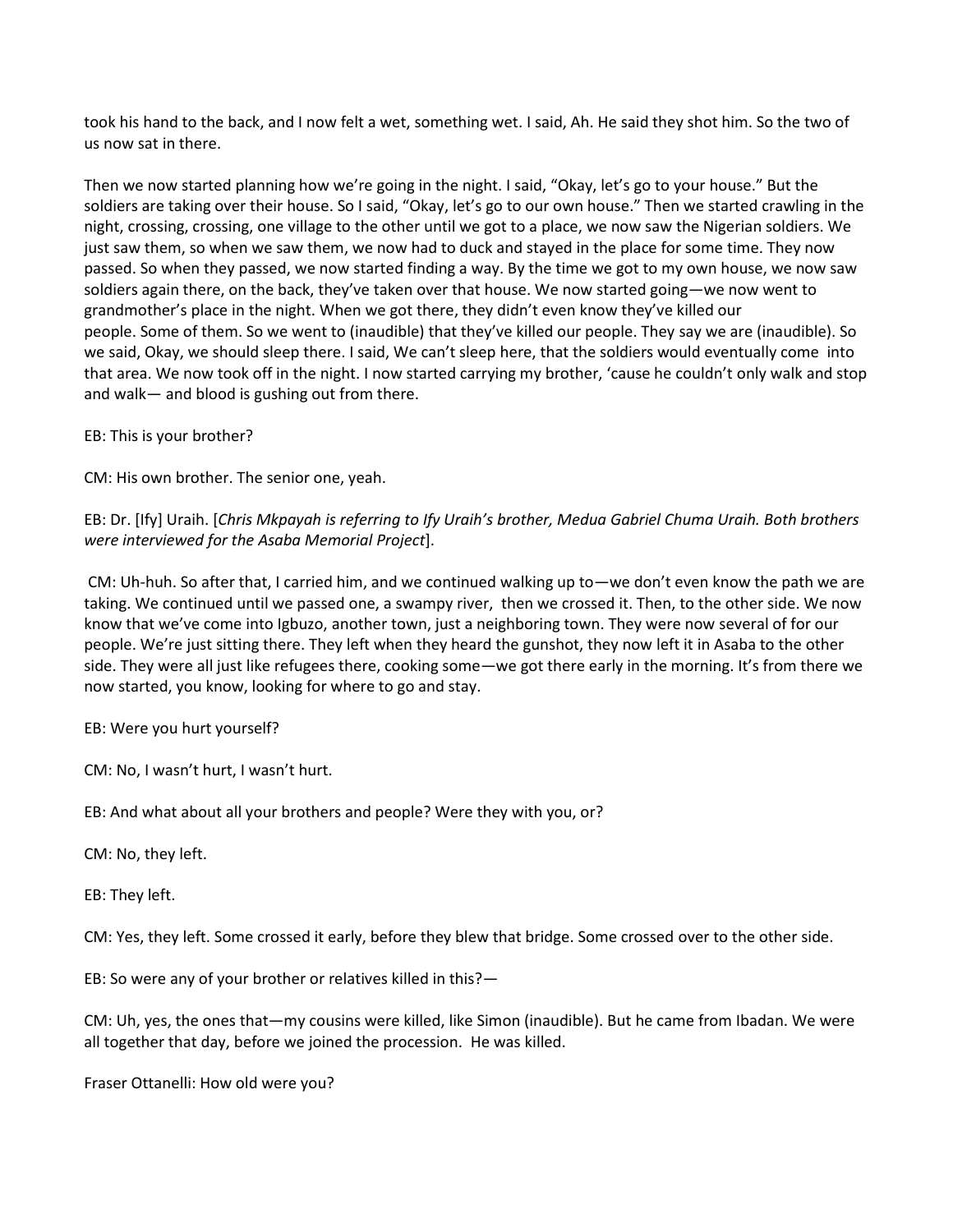CM: That's at that time?

EB: um-hum.

CM: I was nineteen. Nineteen years, yeah.

EB: Nineteen.

EB: Do you have any idea yourself why this—why the troops did this? Do you think— was there some reason why they decided to shoot people or any, any?

CM: The thing is, by the time we eventually came back, when we came back—in fact, before we came back, he was the one with the mother. His mother had to come and look for us in the farm. In fact, he did the same thing. He now got us in the farm where we were, from there we came back. By that time, you know, there was peaceful—there was peace, peace. And then there was a captain that at least controlled the whole thing. Meanwhile, it was when we came back that now I started asking questions. His father was killed, his two—four brothers were killed there. There was even his mother that buried them. But the thing is, when we now started (inaudible) because in Asaba at that time, we can talk with some of them. We say that, Why they did that? They have to kill us all? They told us it was all the person that started the coup, he's from Asaba. Or he's from the neighboring town). That's why they have to do it. Because at that time, some of them—they're envious of Asaba people … So they now took that opportunity, they're thinking, Let's deal with these people, and reduce them. Especially professionals. That's part of it, part of it.

EB: So that was part of the reason, you think—

CM: Yes.

EB: That they were professionals, and—

CM: Yes, and all those kind of things.

EB: Yeah.

CM: It's part of the reason.

EB: When you were being—the crowd of you were being taken around on this parade with the soldiers, what did you think? Did you think they were going to shoot?

CM: As of that time, you know—before then, we have not seen—I didn't see any dead body around. Based on what our grandfathers has told of it, soldiers don't kill—I mean they don't kill—they don't shoot somebody without arms. I felt this, maybe. I would have left, before before that time, when they told us, Don't go. That they will not kill us. So I felt, they're not going to do it. Not until I saw them pick somebody as we are in the processional, shot, and I felt, these people are going—they have something in mind.

EB: So they would just pick people one at a time as you were moving?

CM: One at a time, as we were moving, yes.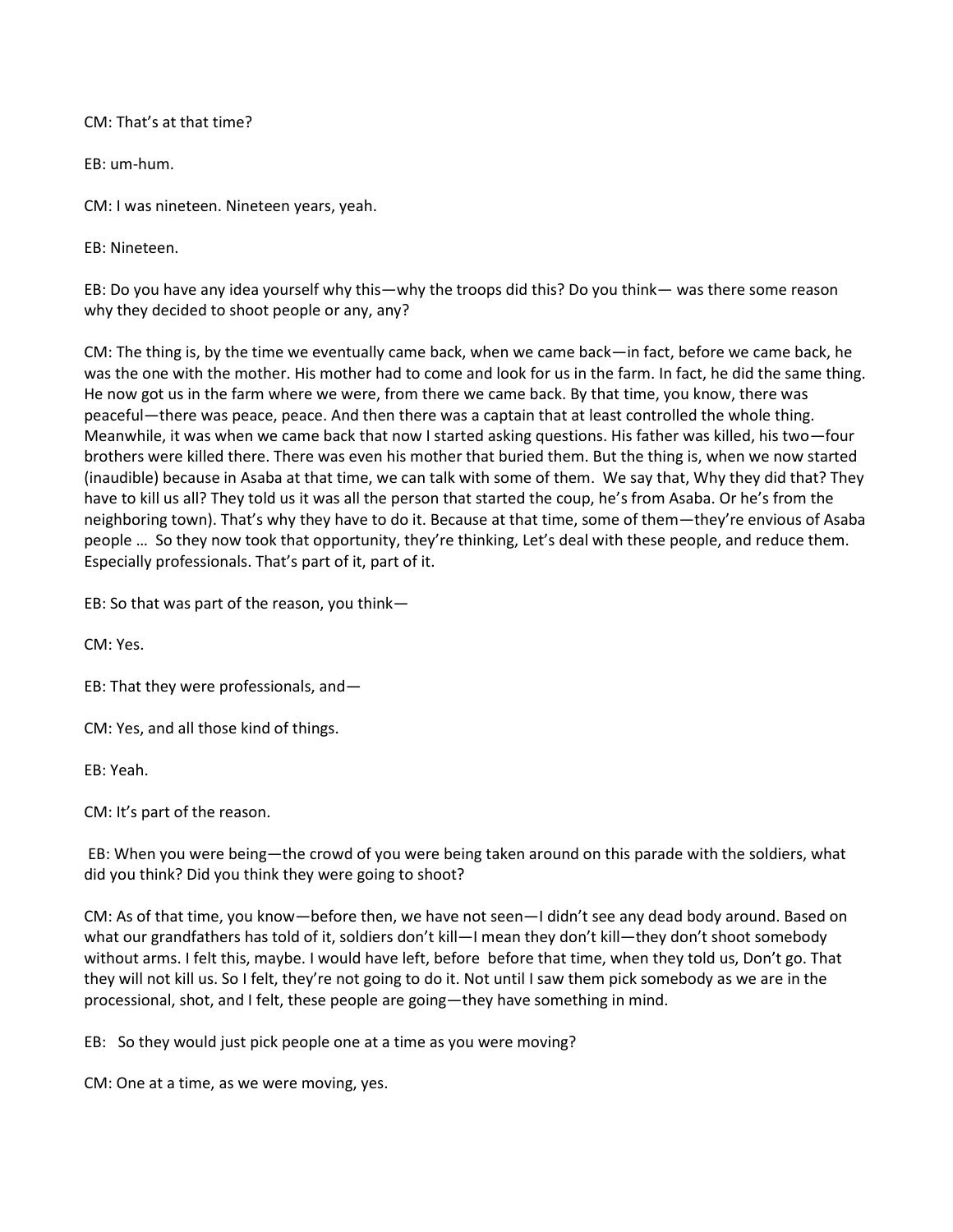EB: Yeah.

CM: Before we got to that Ogbe-Osawa..

EB: That must have been terrifying.

CM: Very, very. Very, very. It's not easy to erase from the memory.

EB: So after this was over, you went in hiding, but when did you come back to, to, to Asaba—

CM: To Asaba.

EB: Yeah.

CM: In that time, peace has returned. As I told you, we, you know, (pauses) after that Ogbe-Osawa thing, we now got in touch with my (inaudible), the other cousin, called P.C. Ojogwu. He was from there and he decided to come and look for us. Because they were asking my mother, Was I dead? At Asaba. He didn't go anywhere. He was worried about me. He doesn't know the dress I put on, so they were asking the other cousin, I now describe it. At the end of the day, he came to collect us from that place. And even then we refused, We are not coming, we are not coming back to Asaba. That soldiers are still there, they can still kill. His mother eventually came, so he now convinced her that peace has returned and we should come back. That was how, we followed, we now returned.

EB: How long after the—a few days, a week? Before you came back?

CM: It's up to a month.

EB: A month, okay.

CM: It's up to a month.

EB: What was—when you were back, when people were back, people were realizing how many people had died, what had happened. What kind of effect did all of this have on the community? How did the community start to recover, or get back together? How?

CM: It took a long time before they—they were still afraid of the soldiers. That's when they found out that peace has returned and the soldiers, they didn't touch anybody. We were afraid. Why some kill, you know? But along the line, things started changing, that was second operation. They did another second one. That should be sixtyeight [1968].

EB: When the soldiers were back?

CM: They were still there. So, along the line, after the first—I call this one—that's October 7, [1967]—I call it first operation.

EB: Okay.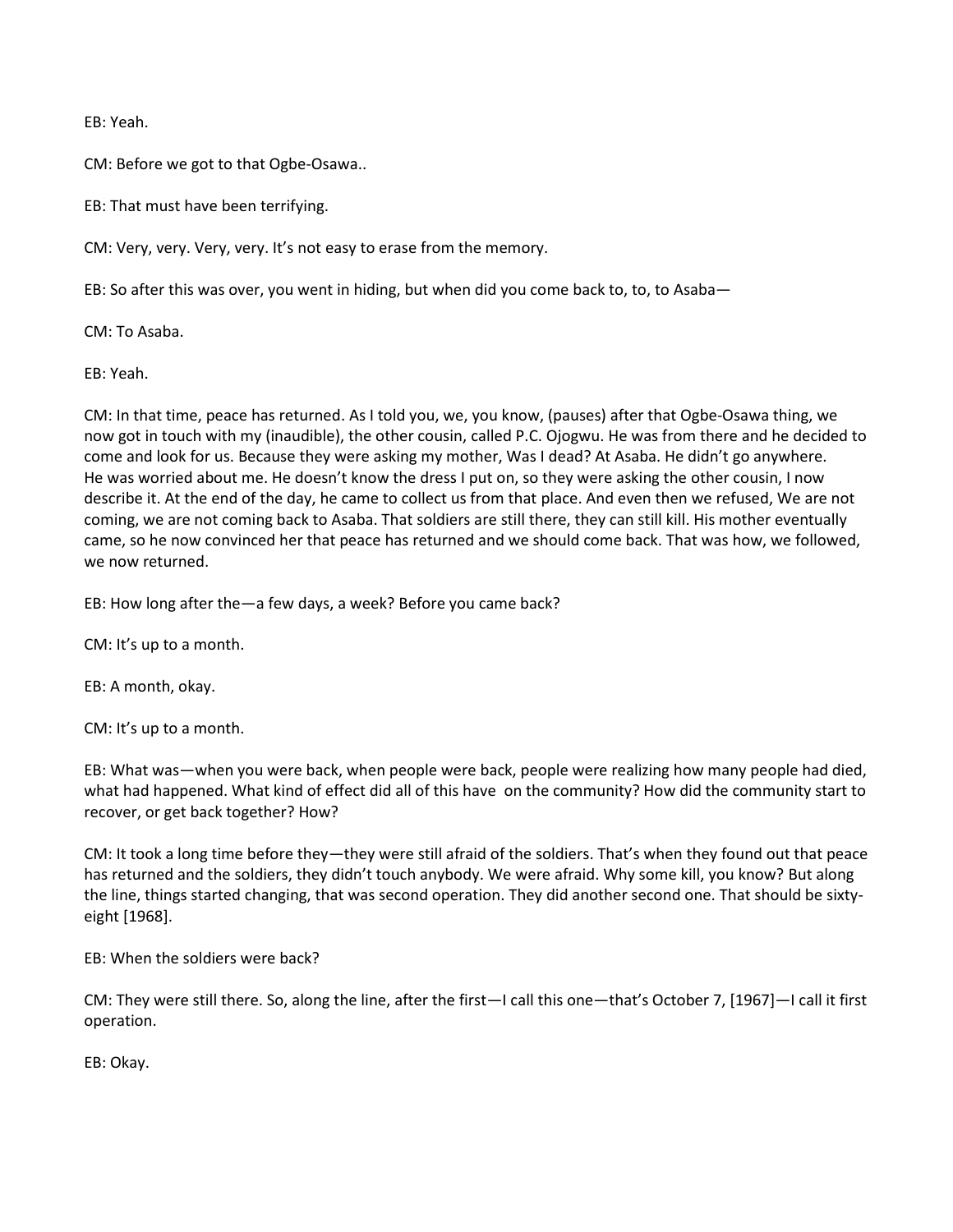CM: That is when they killed, and killed, and killed, uh-huh. But this second one, they now started, you know, first of all, they started bombarding. They started burning houses. So that second one, I didn't wait, I didn't wait, I have to leave Asaba.

EB: So that was the next year, 1968?

CM: Nineteen sixty-eight.

EB: When in 1968?

CM: (pauses) It should be around November [Actually, it was April 1968].

EB: So the soldiers have been there all the time.

CM: They've been there.

EB: But they haven't—they've been quiet.

CM: Yeah, they were quiet. But suddenly, they started that one, the Biafrans, you know, shooting in the night, they were coming. They used guerillas and soldiers said we are the people telling them their locations and (inaudible) when they fire, they get them. So some people left beforehand that time, because that one—they were burning houses, they would pour petrol on the houses.

EB: For what reason? People they thought were Biafran?

CM: Uh-huh, we are no longer friends again … Some people didn't want to take time, just like the first one, when we believed that they will not kill, they will not kill. And eventually they killed. So this second one, most of us left. Immediately started bombardment, shooting, and all those things, and killing people as they escaped.

EB: So people were killed again in 1968?

CM: Yeah, they were killed again, and houses were burnt. Houses were burnt here. More of houses than the first one, they burnt houses and killed, and killed so many people.

EB: But you left in—

CM: I left during that second one. I have to.

EB: When did you come back after that?

CM: I came back seventy-one [1971]—seventy[1970], seventy, I came back seventy. I crossed over to the other side.

EB: Were some of your family still in Asaba then?

CM: In Asaba?

EB: Yeah.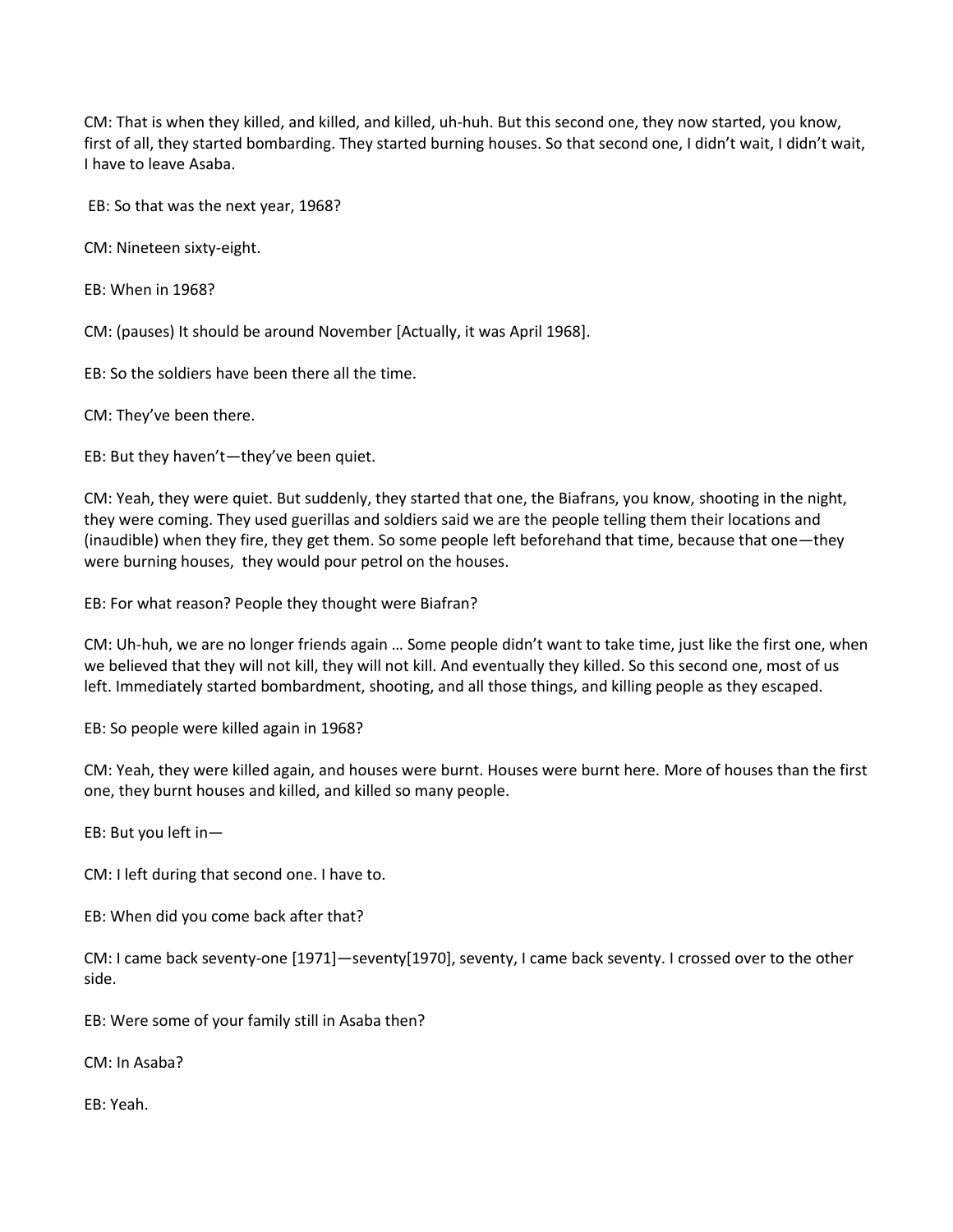CM: Yes, some were still in Asaba.

FO: I have a question, if you don't mind.

EB: Yeah, go ahead.

FO: The question is, I've sequenced what you've described, but could you go back to— we started in August of sixty-seven [1967]—could you go back to before then? Could you describe your family, your family life, what normal was for you and your family before these events take place?

CM: Yes. Everything was normal. There was no problem before that time.

FO: Could you describe your—

CM: Everybody—

FO: How many members in your family, where you lived, how, you know, kind of give us a sense of, of -

EB: Who was in your house at that time? Before, before they—

CM: Before this. As of that time, my father had been killed.

EB: Yes.

CM: My mother was still in Asaba. I was still in Asaba. And my other four brothers, one in Lagos, the other two were in the other side, as of that time.

EB: On the other side?

CM: That is, the Eastern side. They were at Enugu there. They were doing their own business there. See, but me, my mother, and then, uh, other cousins, we are in Asaba.

EB: And your grandmother?

CM: With my mother.

EB: Your father had been killed in Jos?

CM: In Jos, yeah.

EB: What did he do, what was his profession?

CM: He was an accountant of foreign mines.

EB: So he was killed when many people were killed in the war?

CM: In the North, yeah, that's sixty-six [1966], after the coup.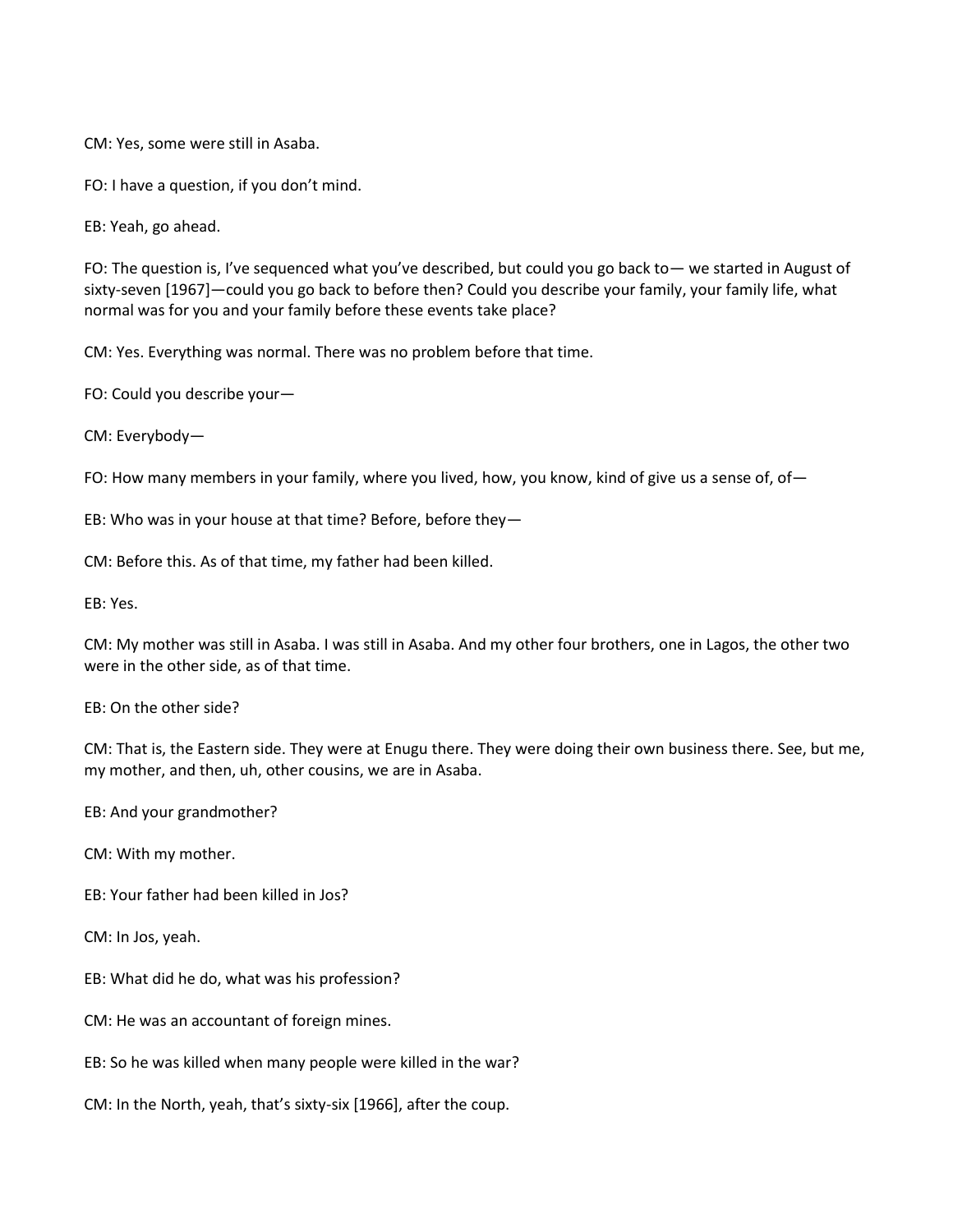EB: Um-hm. A lot of people have been talking about, you know, that it would be a good thing to memorialize what happened. To have some kind of permanent remembrance. Do you think that's a good idea, and if so what kind of thing should be done, do you think, to memorialize what happened?

CM: Like I told my brother, I said, All this while, I've been thinking, and I've been jotting down whatever I remember, and jot it down. And I say, I will then try to publish something so that my people will know. The future generation will know that something like this happened. So I want something, documentary to be done with it. And a book. So that we know at least—because as of now, during the time they did this operation, Gowon [General Yakubu Gowon] was the president of the country, but the person that led the operation in Asaba, you know, we are told, is Murtala Mohammed [General Murtala Ramat Mohammed], he is late now. So when you look at it, even when he was alive, once the nation, this Asaba thing waiting . So we still continue to have that mind of not forgetting.

I don't think that anybody will forget that.

EB: Who do you hold responsible for what happened?

CM: I hold the president, President Gowon, he was in charge. I hold him responsible.

EB: (To Fraser Ottanelli) Other questions?

FO: No.

EB: Is there anything else you would like to say to either elaborate on what you said, or to tell us more something we didn't ask that is important for you to say?

CM: What I will say is this. What happened in Asaba, there are so many other places, recently, that all those kind of thing happened. And they were being compensated and all those kind of thing. Every day, you hear people talking about, like Odi , where the soldiers went and destroyed. But this particular one, we don't hear about it. Nobody has said anything about it. Even the book they wrote about it, it was called the Biafran War—the Nigerian Civil War, there was one written by former head of state, [Olusegun] Obasanjo, if you would read, you would see that there is nothing about Asaba. There is another one. That is the only one I can see telling about what happened—the killing was not mentioned there. There is one by Forsyth. .

EB: Yes, Frederick Forsyth.

CM: Uh-huh. That one, he mentions how the soldiers, the movement and everything, but the killing in Asaba was not mentioned. So people don't even remember. Like that place now. If I would have the power to excavate that place, and you see a lot of things. You see bones and the dead, the skulls would be there. So that people will really know something—there was something there.

EB: So you think it's important to excavate the—

CM: Yes.

EB: And to see—

CM: It is important.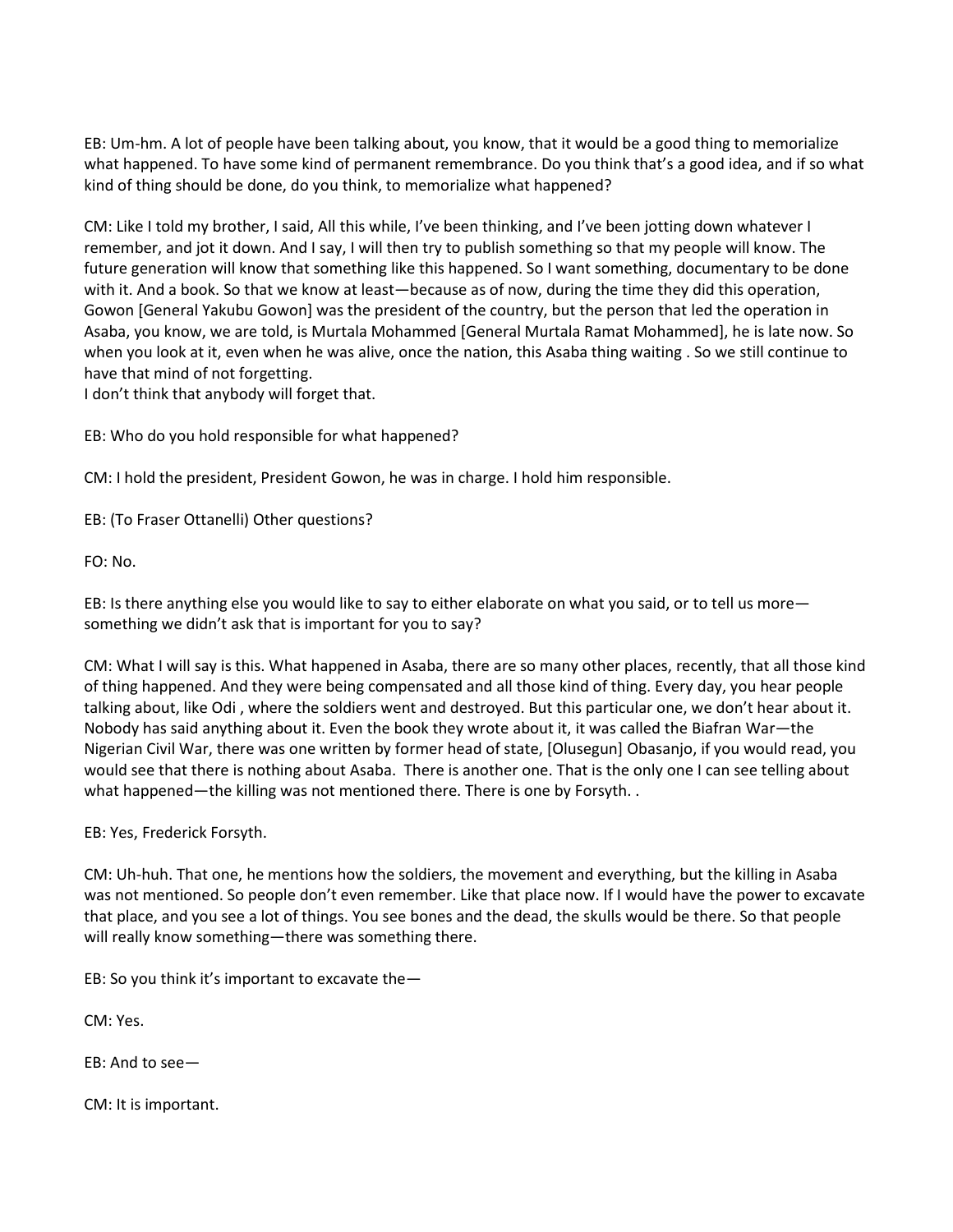EB: And then do what? What should people do after that?

CM: Yes. It is important.

EB: And if the excavation is done, which is possible, what should—what is the appropriate, or the correct thing to do if you find the remains of people? What should be done after that?

CM: That one, I say, will be decided by the Asaba elders, in council, it would be decided by them.

EB: Do you go back to Asaba? Do you travel back to Asaba often?

CM: Yeah, I go to Asaba. I visit my home.

EB: Well, thank you. Dr. [Ify] Uraih, is there anything that you would like to (inaudible)?

Ify Uraih: Uh, I just want to refresh his memory about the second operation. It happened—because then I was in school with him in St. Patrick's College. It was during the Easter period.

EB: Um-hum.

IU: That it happened. What happened was that the Biafran troops came—

EB: This is the second—

CM: The second one, yes.

IU: The second one. In 1968, it was around Easter. In 1968. And principal of the school we attended at that time, was killed.

CM: Was killed, yes. Roman Wicinski

IU: Uh, Polish.

CM: He's Polish, he's Polish.

EB: If I could just have you talk— just the closer we get this on record. So this is the second, we're talking again about the sec—

CM: Second operation.

EB: Second operation in 1968, which we think is around Easter time.

CM: Yes.

IU: Yes.

EB: And you were still at St. Patrick's College at that time?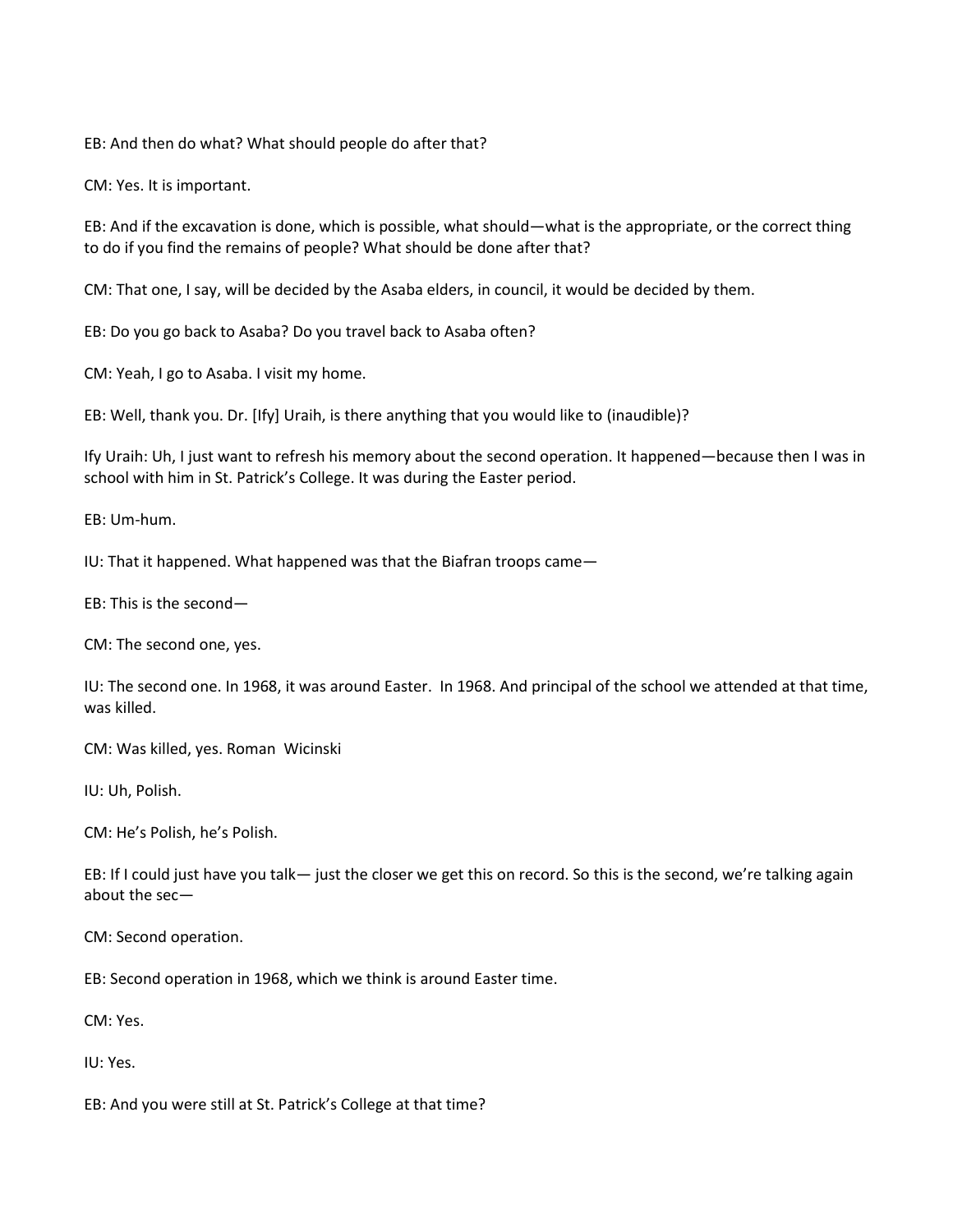CM: No, I wasn't there then.

IU: I was.

CM: He was there then.

EB: And this was the time when the principal of St. Patrick's—

CM: Was killed.

EB: Was killed. How was he killed?

CM: He was killed at Ogwashi-Uku, but they said he was Federal—they accused the Federal—the Federal accused the Biafrans, so we don't know, it was—when I say crossfire, but who knows? We don't have any of that. Our principal had been killed.

EB: What was the principal's name?

CM: Roman Wicinski

EB: Okay. So do you have any sense of how many people died in 1968? Does anybody really know that?

CM: (inaudible) remember. I don't know.

IU: The 1968 thing did not happen mostly in Asaba.

[Elizabeth Bird moves the microphone closer to Ify Uraih.]

EB: Let me—

FO: Or you could just hold it.

IU: It's well documented in *Blood on the Niger*. The bulk of the operation happened in a place called Isheagu, a few kilometers from Asaba. Where even the chief of the town was buried alive by the Federal Troops. When the Biafrans came, is when I decided to leave the Niger. The Biafrans came by boat, infiltrated into the Federal territory, and our principal was being on holiday and was driving past when the caught him and they said he was a mercenary. And they shot him. He was shot—

EB: The Federal Troops—

IU: He was shot. The principal was shot, according to the Federal Troops, by the Biafrans. Because the Biafrans thought he was a mercenary for the Federal Troops. You know, so because of that infiltration, they now killed so many people between Ogwashi-Uku and Isheagu. So what they did in Asaba was just took the rest of us they could find, because a lot of people, including me, now escaped to Biafra when they had the option. The rest of us, we didn't run away. We are taken and camped in St. Patrick's College. We are camped for about three weeks. And then we are told the operation is over. The killing at that time was minimal, it was not like the first time. People were— stray bullets killed a few people. When that was over, the town became quiet and many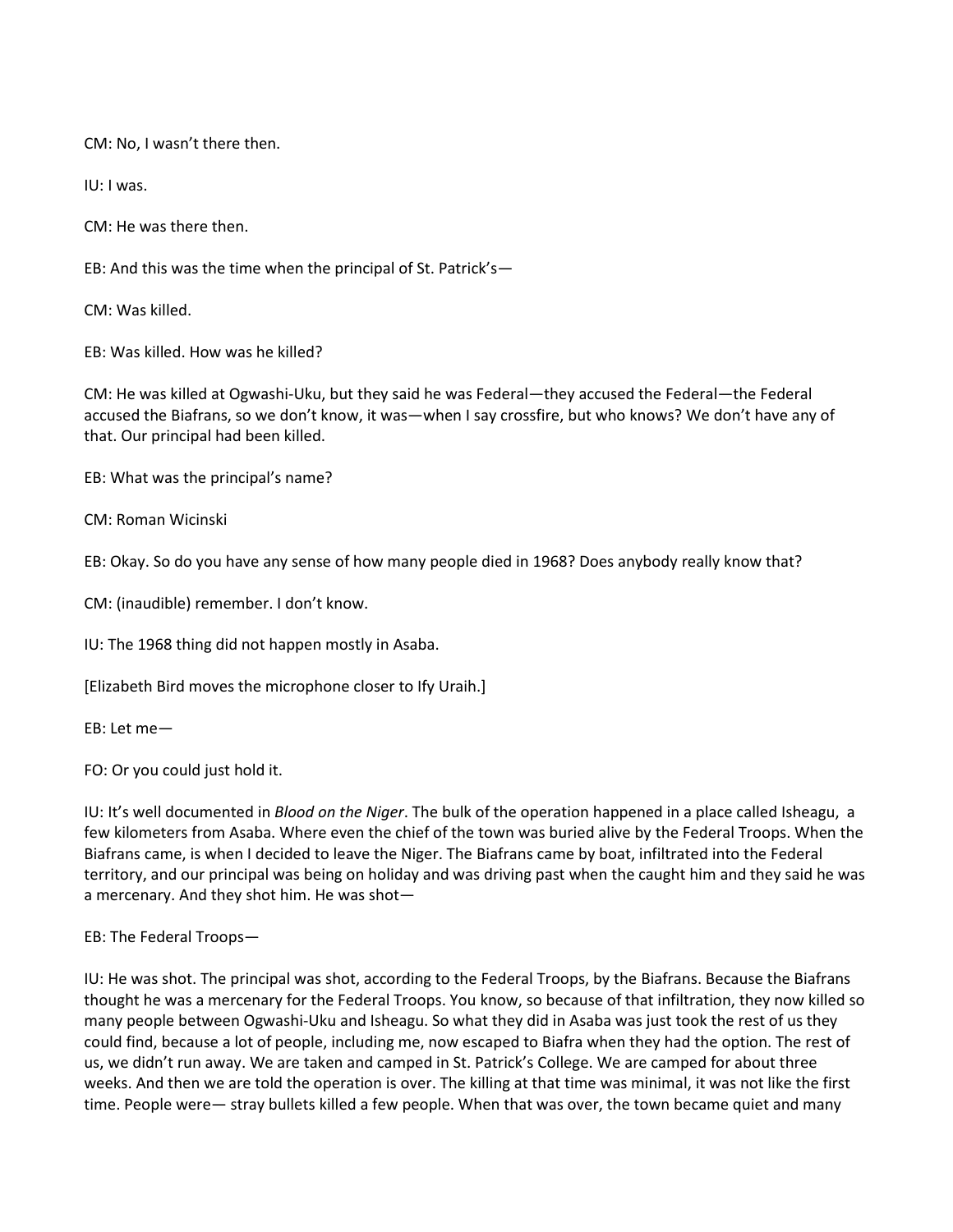of us left town. I left town after that.

EB: I wanted to just—we want to try and make sure that we know all the people tooken—they people who remained and some of the people that died. You had mentioned that at the beginning of the October 7, [1967]—that you—

EB: You had mentioned that at the beginning of October 7, [1967] that you had gone looking for your friend, Joseph?

CM: Joseph Molokwu.

EB: Could you just spell his name? Joseph I can do, but—

CM: Okay, Molokwu, M-o-l-o-k-w-u.

EB: And he was a student also with you at—

CM: Was a student, yes.

EB: St. Patrick's. So you went looking for him and you found him dead—

CM: Yes—

EB: By his house.

CM: In front of the house, yes.

EB: Nobody else there?

CM: Outside of that, just another one, Michael, I think it's, uh, Ketalobi, something, Michael, Michael. That one was shot before I went in the house. And it's a cousin to this very one.

EB: Michael, and what was his last name?

CM: Michael Kpalobi.

EB: B?

CM: Kpalobi ,

EB: Michael Kpalobi.

EB: So he was killed at around the same time as—

CM: Around the same time, uh-huh. When I went to ….

EB: So they—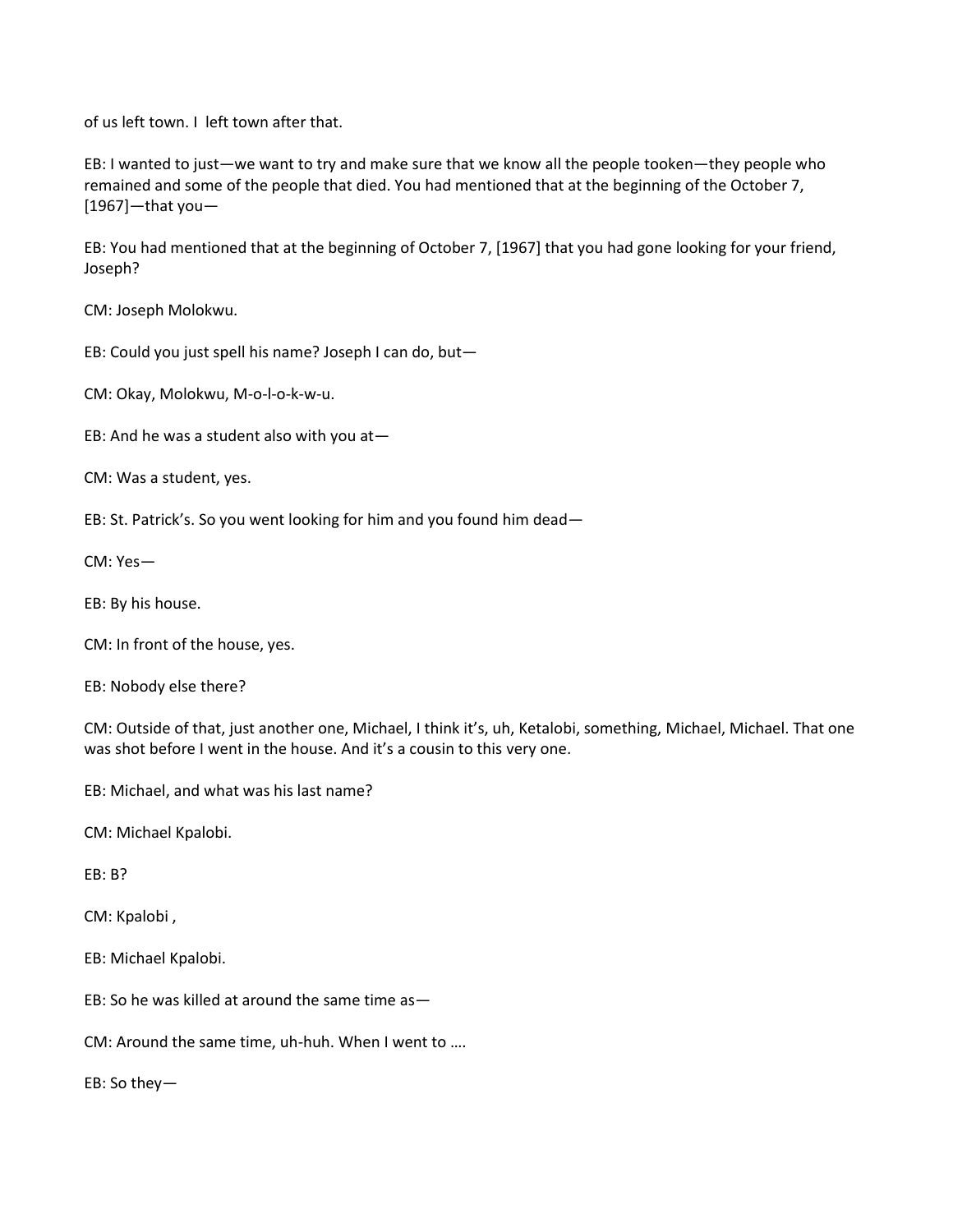CM: Then the Nwanukus. I mentioned, Donald.

EB: Donald?

CM: Nwanuku.

EB: Can you spell that?

CM: N-w-e-n-u-k-u, Nwanuku.

EB: And he?—

CM: And his brother, there were two. Obi.

EB: Obi? O-b-i?

EB: And they were killed, again, before the main kill—were they killed?

CM: It was after the Joseph killing that they killed those ones.

EB: So things were just—troops were probably just going around?

CM: They were going around the corner, killing people, killing.

FO: Were these targeted? Do you think they knew who they were killing, or just because they looked the right age?

CM: Um, I don't know—maybe some are just—maybe they took it upon themselves to be killing, you know, and going into the places to kill. That's before they now—we started a procession. That's when they were doing all these ones..

EB: So, it didn't seem as if there was a single person giving orders? It seemed like the soldiers were just doing what they want?—

CM: , Uh, yes, soldiers at that time, they're shooting individuals. Even at that time, we are in that procession, I don't think anybody gave them order, they shoot at us. They took it upon themselves to, you know, that means they have, you know, a hidden agenda within them. Because after that killing, we now saw some of the officers who were even—why they didn't know something like this happened somewhere, and it's not only there, there are some other villages with other people killed. They keep on going from one place to the other. So, it happened like that. Nobody—I don't think—they took it upon themselves.,

EB: Did people—I mean, people knew that some individuals had been killed in these ways, and yet people still joined this procession. What were people thinking was happening? Were people afraid? Did they feel obliged to join the procession? How did that happen?

CM: What happened was, the information they give us, we should go and welcome them. That after the welcome, they would now receive us, and feel, Okay, nothing more will happen. So that's why people were